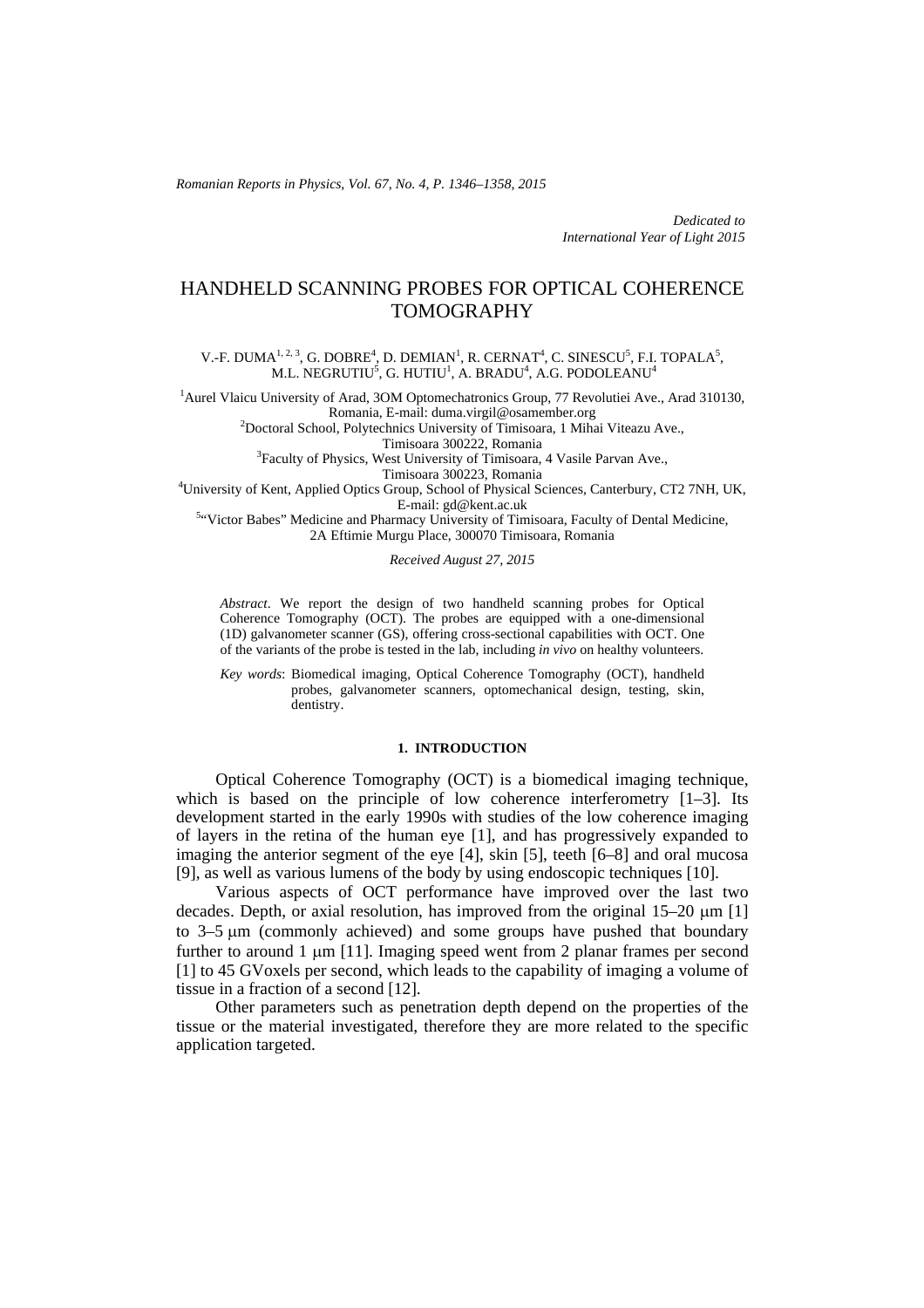This progress has been linked to the development of several broadly defined techniques, from the initial Time-Domain (TD) OCT (broad spectrum used for illumination, signal obtained at a photodetector by scanning the length of the reference arm) to Spectral Domain (SD) OCT (with no moving arms and a broad spectrum of interference detected with a spectrometer) and to Swept Source (SS) OCT (with no moving arms, a narrow spectral line swept over a range of wavelengths, and with signal obtained at a photodetector) [13, 14].

In order to improve its investigation capabilities, OCT is also being used in conjunction with other techniques such as confocal microscopy or scanning laser ophthalmoscopy [15, 16]. The increased speed and noise performance of techniques like SD and SS OCT allow current acquisition of many volumes of data per second, which is necessary for *in vivo* investigations of biological tissue.

The vast majority of studies on OCT have reported improvements of the OCT engine but did not deal closely with the way in which light is delivered to tissue, particularly for non-ophthalmic applications. In order to move the technique from the lab to the clinic and apply it on patients, the OCT system should be engineered as a mobile unit and equipped with handheld probes, in order to be able to point at a specific area of interest on the patient's body. The present work is part of this significant effort which is being made in that direction, for OCT [17, 18], as well as for other biomedical imaging techniques [19, 20].

Such systems also have the specificity of targeting a range of applications, either *ex vivo* or *in vivo* from accessible surface skin and mucosal lesions on the scalp, face, neck and oral cavity, for example in an Ear, Nose and Throat (ENT) department, as performed at the Northwick Park Hospital (part of London North West Healthcare NHS Trust, London, UK) [21] or in a primary care unit – with a range of investigation capabilities, *e.g.* for the eye or ear, in order to further the diagnostic capabilities of otoscopes and ophthalmoscopes [22].

The OCT handheld probes must have an appropriate design and adapters to allow for these goals. Their level of complexity must also be correlated with the specific applications targeted. Previous designs have employed bi-dimensional (2D) scanning systems in the probes [23, 24]: dual axis galvanometer-based scanners (GSs) [22] or Micro-Electro-Mechanical Systems (MEMS) [25]. Such scanning heads provide 3D/volumetric OCT reconstructions of the samples investigated, as required for example in ophthalmoscopy. Other areas of biomedical imaging in clinic such as dental medicine are satisfied with the crosssectional capabilities of the OCT system, as we have recently demonstrated *ex vivo* for the monitoring of dental procedures (*i.e.* drilling) on teeth [7] or, for the final investigations, for the interface between sealant and tooth [8].

As we have also shown in numerous reports [7–9, 26], OCT offers in dentistry imaging capabilities that are necessary and that are not offered by current established investigation techniques. Visual inspection or classical microscopy for example cannot show defects beneath the surface, while the assessment is difficult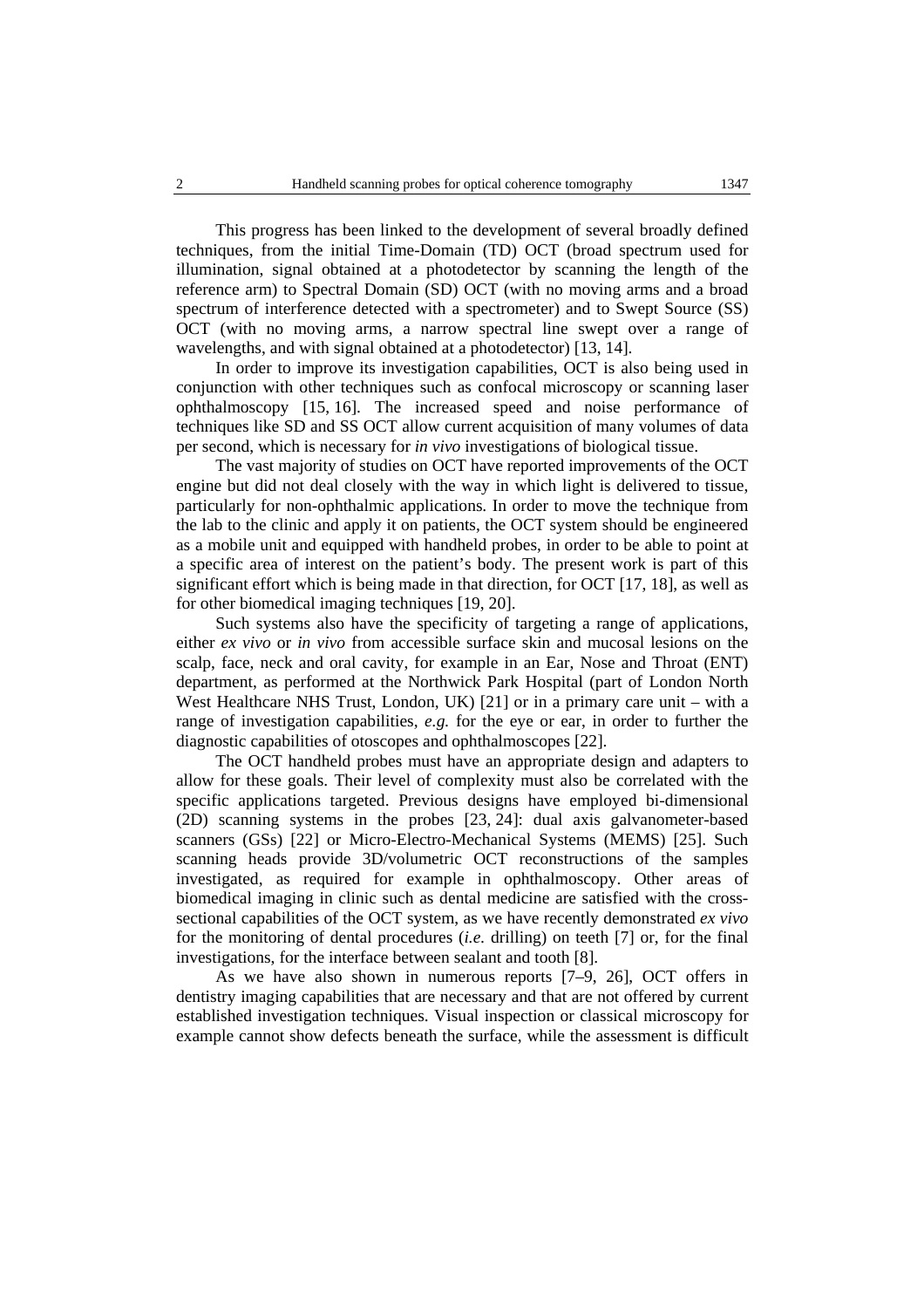and subjective, depending on the dentist's experience [8]. Radiography can be applied only before or after dental procedures and carries a radiation exposure hazard. In contrast, OCT is non-invasive and it can also be applied in real time, for example during the time that dental work is carried out [7].

The 1-D GS handheld probes we designed, built and tested are appropriate in the context described above, and have found an immediate use in the dental clinic: they provide transversal depth sections (termed B-scans in OCT) in the tissue investigated, as we previously demonstrated *ex vivo* for metalloceramic prostheses [27] or *in vivo* for ENT [21].

In this report we present two of the probe designs we developed, coupled with an SS-OCT platform also built in our groups, as well as testing of such probes for imaging a range of samples, including *in vivo* on healthy volunteers.

# **2. OCT METHOD AND SETUP**

The OCT engine developed and built in-house has at its core a 50 kHz laser swept source (Axsun Technologies Ltd) centred at 1310 nm, with a sweeping range between 1256.6 nm–1362.8 nm (Fig. 1). The output optical power of 18 mW is directed into a Wavelength Division Multiplexer (WDM) where it is combined with 633 nm light (whose purpose is to provide aiming guidance on the sample).



Fig. 1 – Schematic diagram of the in-house developed SS-OCT system.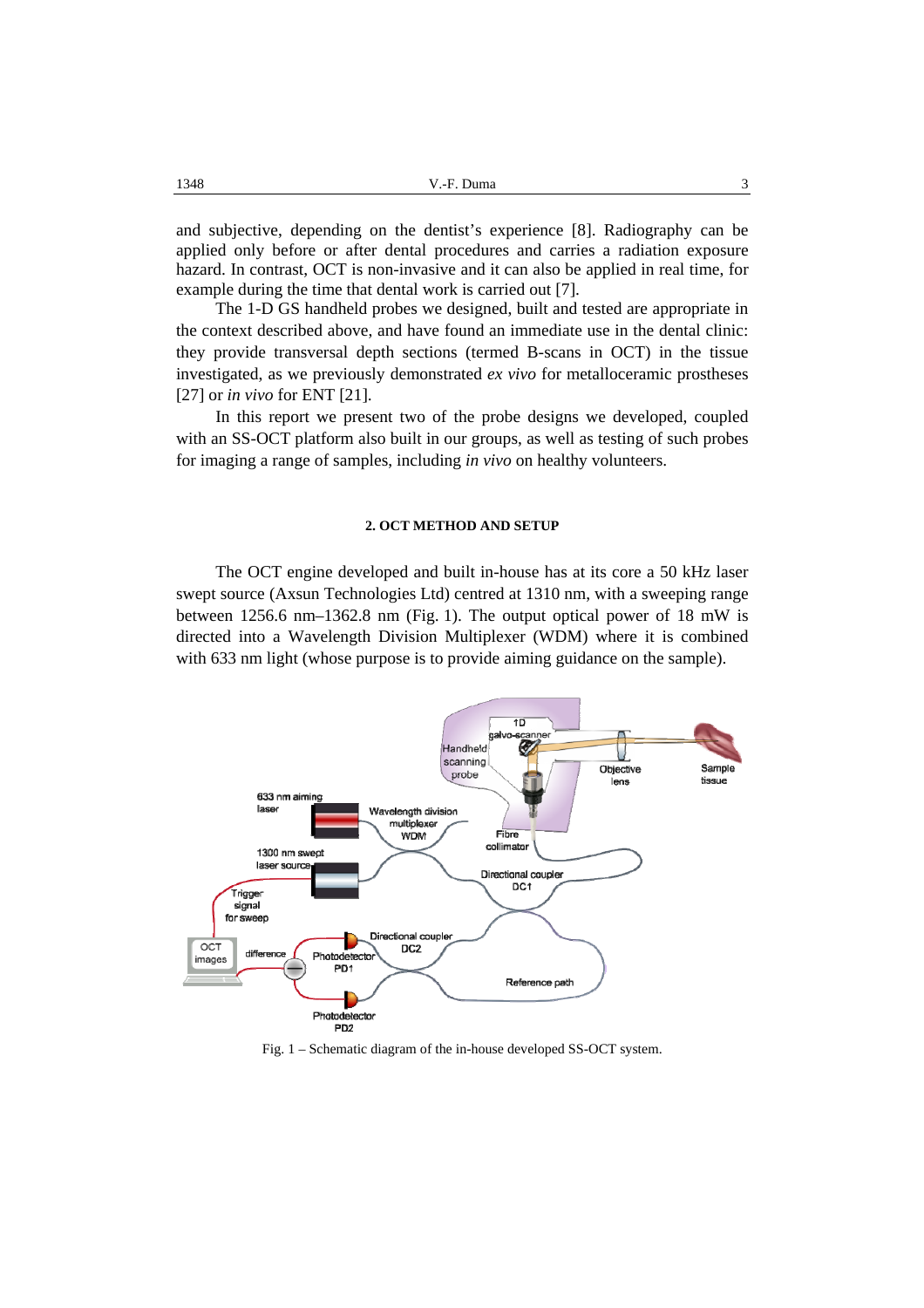The use of an 80/20 directional coupler ensures that 20% of the source power reaches the fibre collimator at the handheld probe input and 80% of the backreflected light from the sample is guided back through the handheld probe along the same path and subsequently combined at coupler DC2 with the reference light (which carries the remaining 80% of the source power and travels along the reference path, identified in the diagram). Each of the two DC2 arms leading to photodetectors carries interference light resulting from the recombination of sample and reference light, and due to the properties of directional fibre couplers these two interference signals at the output of DC2 are of opposite phase. They are converted into two electronic signals (also of opposite phase) at the differential detection system consisting of two photodetectors (PD1 and PD2, Santec Model BPD-200 DC).

The signal resulting from the difference operation is stripped of its DC slow varying component and is left with twice the amplitude of the interference between sample and reference beams.

This signal is further digitised by a 12-bit, 500 MS/s waveform digitizer (Alazar ATS9350), converted to greyscale, put in a form suitable for viewing, and displayed using Labview software developed in-house.

The schematic of the handheld probe (several variants of which have been developed) is also shown in Fig. 1 directing the beam to the sample tissue. Its structure can be correlated with the optomechanics presented in Fig. 2: it comprises an ergonomic handle housing the fibre collimator and a heatsink assembly in which the GS is mounted. The objective lens has 30 mm focal length.

### **3. HANDHELD SCANNING PROBE FOR OCT – WITH A SINGLE AXIS GALVANOMETER SCANNER**

Several designs of such OCT probes were developed [27], from variants built almost entirely from off-the-shelf components – as shown in the example in Fig. 2a – to an ergonomic configuration which uses the same key components (*i.e*., fibre collimator, 1D GS, and lens), but includes them in a setup that has been designed to be more sturdy, simple, and light weight (Fig. 2b,c).

Details of the specific Thorlabs components we have utilized in our probes have been provided in [27], including their codes, weights, and costs. Thus, the weight of our handheld probes ranged from 0.25 kg to 0.33 kg – in comparison with probes built with MEMS (which are from the start much lighter than GSs), which reached a minimum of 0.5 kg [25], while commercially available probes (which do include a significant part of the OCT system) go up to 2.2 kg, like iVue (Optovue, Fremont, CA, USA) [28]; for the latter, the probes are not even held in the hand, but placed on supports in order to be used.

Also, the added cost of our probes is around 150 euro – both for the initial variant in Fig. 2a and for the final, ergonomic probe in Fig. 2b; this cost does not include the three key components mentioned above, but these must be part of any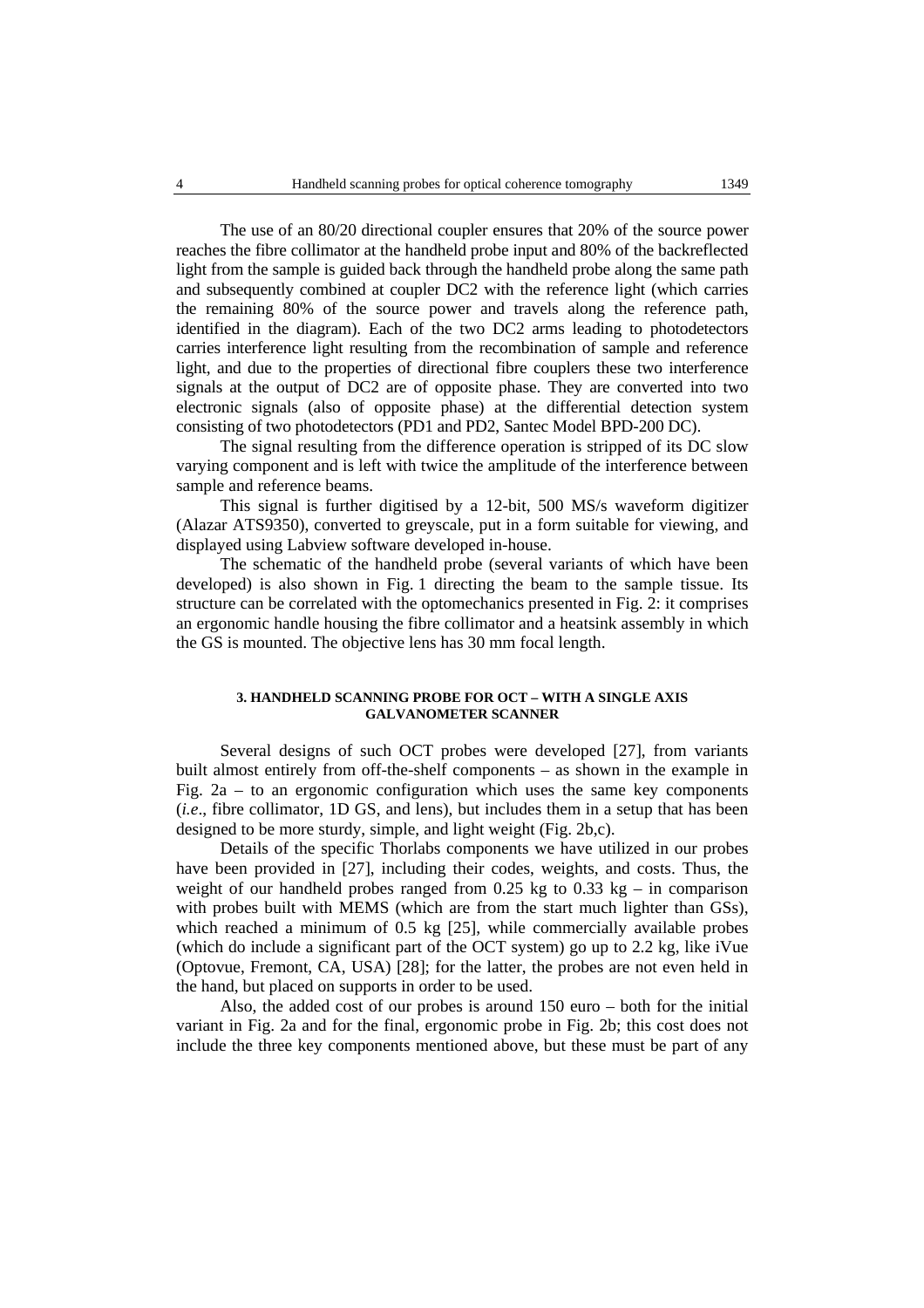bench-mounted OCT setup anyway. Essentially, our construction takes these components from the bench setup and couples them in a device that can be placed in a convenient way around the patient's body.



Fig. 2 – Handheld scanning probes with a 1D GS: a) design and components of the core of the first variant (handle not shown); b) second, ergonomic variant (photo of the entire probe); c) photo of (b) from the top, with the cover removed, showing the GS.

Regardless of the probe variant, our option for the scanning device utilized has been the 1D GS, because of its mature technology [29, 30] and of its capability to provide triangular scanning regimes. We have previously demonstrated that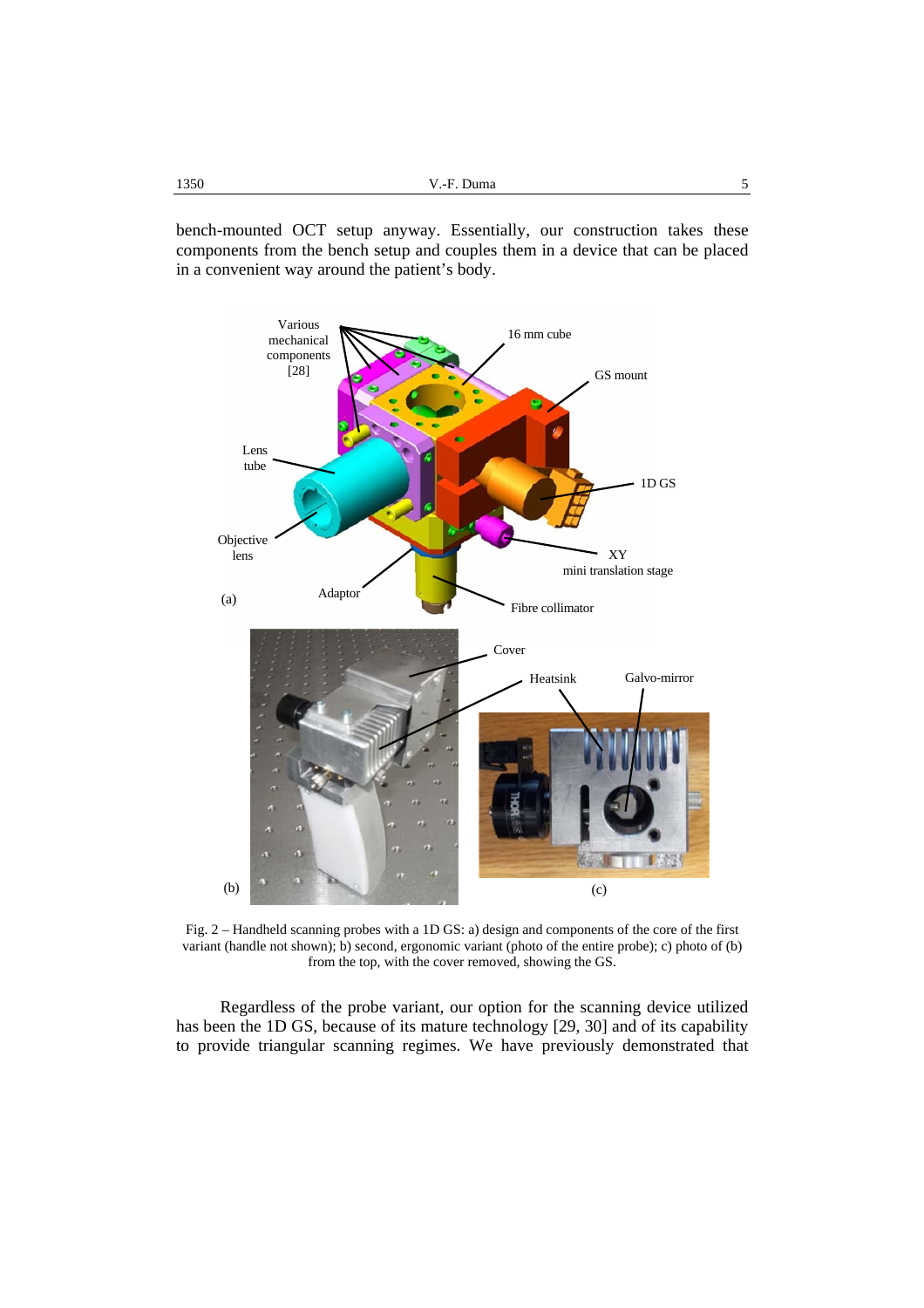these regimes are optimal in terms of providing the highest duty cycles and the most distortion-free images in comparison to sinusoidal or sawtooth scanning [31, 32]. One has yet to remark that the scan parameters (*i.e*., scan frequency and amplitude, as well as theoretical duty cycle for sawtooth scan) have to be optimized even for triangular scan – and even more for sawtooth scan [33] – in order to avoid distortions. When such distortions occur, these portions have to be discarded in order to properly collate individual scans to obtain images of larger samples, as we have discussed in detail, developing mathematical models and testing them with different techniques like Fourier Domain (FD) OCT [32] or Gabor Domain Optical Coherence Microscopy (GD-OCM) [33]. Based on our work, other groups achieved such images with other techniques, such as Doppler OCT [34].

In contrast to using GSs, MEMS-based probes with resonant micro-mirrors utilized so far sinusoidal scanning, which for any range of scan parameters for OCT requires post-processing of the signal after image acquisition [25].

However, it is worth mentioning that MEMS with capabilities to provide triangular scan are being developed [35], therefore including such scanning devices in handheld probes is another direction of work in our groups.

# **4. ELEMENTS OF THE OPTICAL DESIGN**

The Thorlabs AC-127-030 achromatic doublet objective lens, placed between the scanning mirror and the sample, focuses the beam at various lateral locations on the sample, acting as a scan lens, with the galvomirror situated in its back focal plane and the sample in its image plane. Our  $Zemax^{TM}$  model parameters were: 3 mm beam diameter, working wavelengths of 840 nm and 1330 nm, and an angular field range of 6.6º optical (half range of 3.3º, corresponding to 1.7 mm). We considered both lens orientations: concave-convex, which we denoted "D" (Fig. 3a) and convex-concave, which we denoted "C" (Fig. 3b).



Fig. 3 – Objective lens in the "D" configuration layout (a) and in the "C" configuration layout (b).

Unsurprisingly in the D configuration the focusing performance of the lens away from the paraxial region suffers considerably. This is seen in the spot diagrams and in the RMS spot radius plot (Fig. 4a), in which a theoretical enlargement of the beam spot from  $<$  5  $\mu$ m to nearly 30  $\mu$ m at the edges of the scan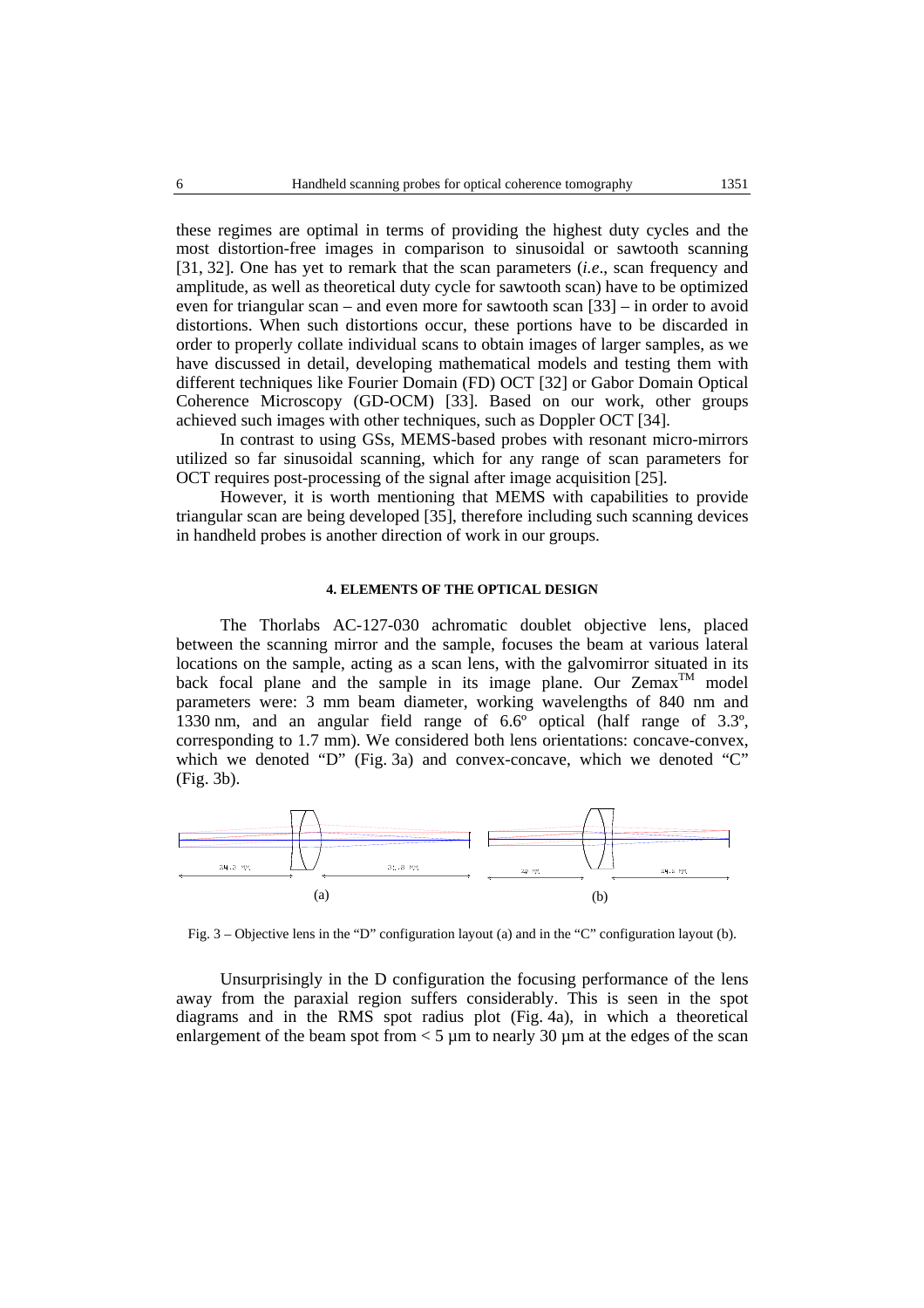is predicted. Since the Airy radius is  $10.1 \mu m$  at  $840 \mu m$  and  $16.0 \mu m$  at  $1330 \mu m$ , it is clear that diffraction limited performance is only possible over roughly half of the scan range, *i.e.* just under 2 mm.

There is also an obvious and significant amount of astigmatism as shown by the deviation of the sagittal  $(S)$  from the tangential  $(T)$  beam components which are separated by about 0.5 mm at the scan edge (field value 3.3 deg) (Fig. 4b). A small amount of coma is also observable in the spot diagrams.

Although the handheld probe was intended to operate initially only at 840 nm and 1330 nm, we have also modelled the longitudinal drift of the focus with wavelength over the intervening range. Fig. 4c shows that a z (longitudinal) shift of 60 µm towards the lens is expected at 1060 nm, although only 10 µm in depth separate the 840 nm and 1330 nm planes of best focus.

In the "C" configuration the RMS spot radius undergoes a smaller change as the beam is scanned across the image plane, to just under 15 µm at the edges of the scan. Given that the Airy radius is now  $10.2 \mu m$  at 840 nm and 16.1  $\mu m$  at 1330 nm, we deduce that the lens gives almost diffraction limited performance for 80% of the scan range at 840 nm and for the entire scan range at 1330 nm (Fig. 5a).

Astigmatism is still present but reduced to half as shown by a smaller separation of the sagittal (S) from the tangential (T) beam components, of only about 0.25 mm at the 3.3º field value (Fig. 5b). Coma is however much more evident in the spot diagrams (Fig. 6b). In Fig. 5c the longitudinal shift of the focus with wavelength shows that a 66 µm in depth separate the planes of best focus at 840 nm and 1300 nm.

In conclusion, because of the small angles involved, the lens behaves effectively like an f theta lens and gives in the C configuration diffraction limited performance across our chosen scan range. This allows for a simple approach in the construction of the probe, but places a constraint on its working distance which is set around 25–30 mm. It also limits the achievable field size for diffraction limited performance to 3.4 mm, which is however adequate for the applications we have presented and for numerous others.

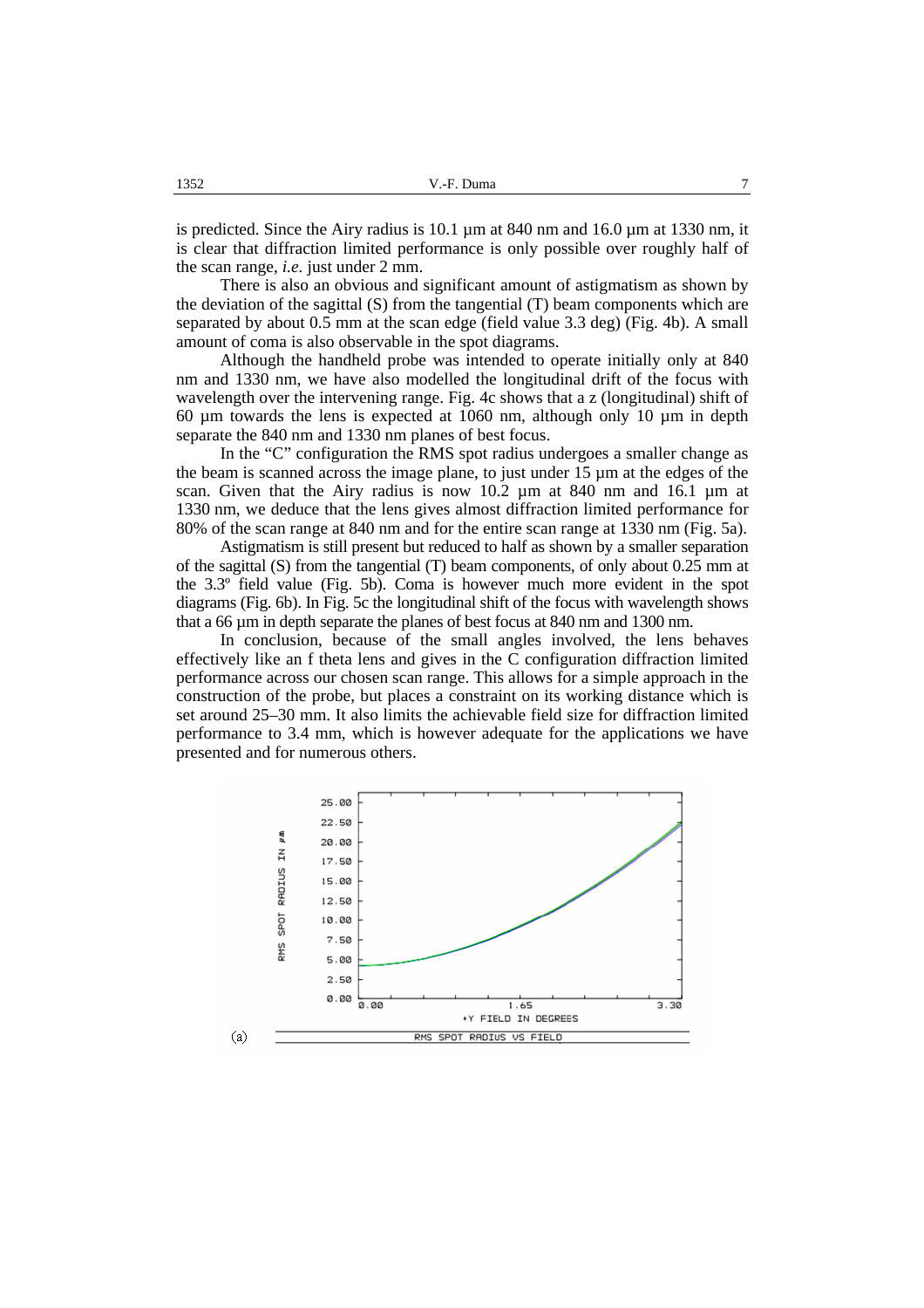

Fig. 4 – Focusing performance of the objective lens in the "D" orientation.

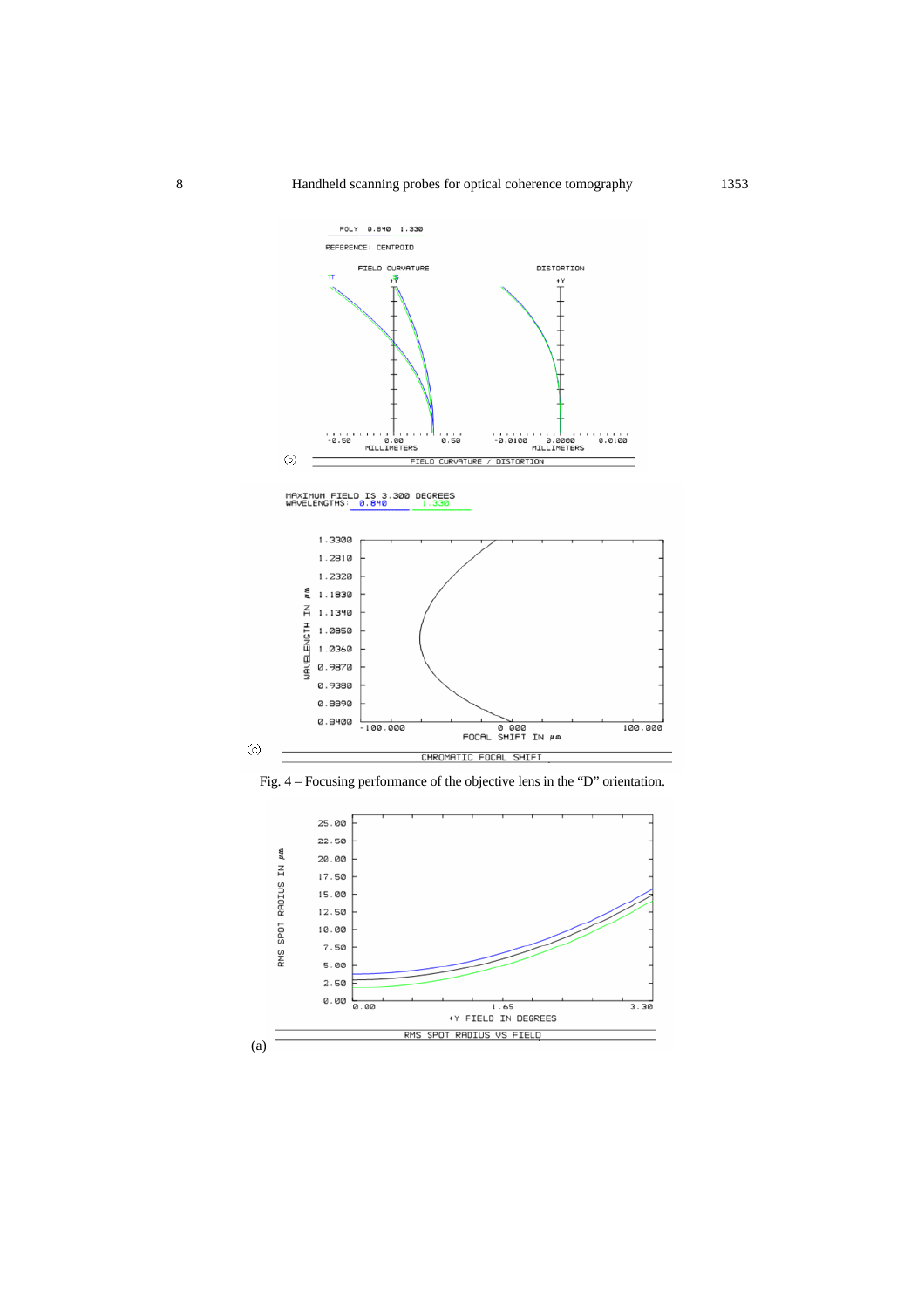



Fig. 5 – Focusing performance of the objective lens in the "C" orientation.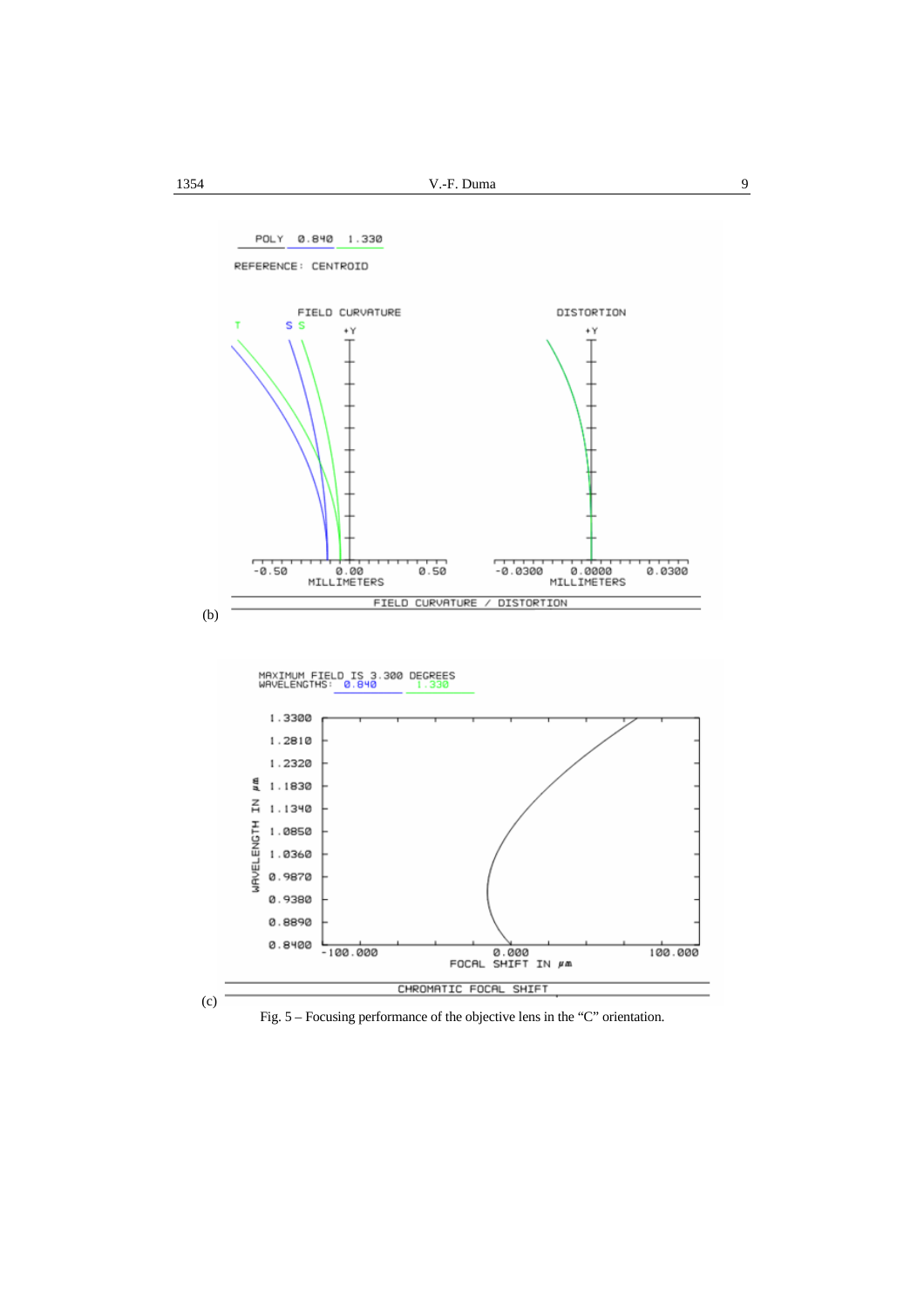

Fig. 6 – Matrix spot diagram for the objective lens in the "D" orientation (a) and in the "C" orientation (b).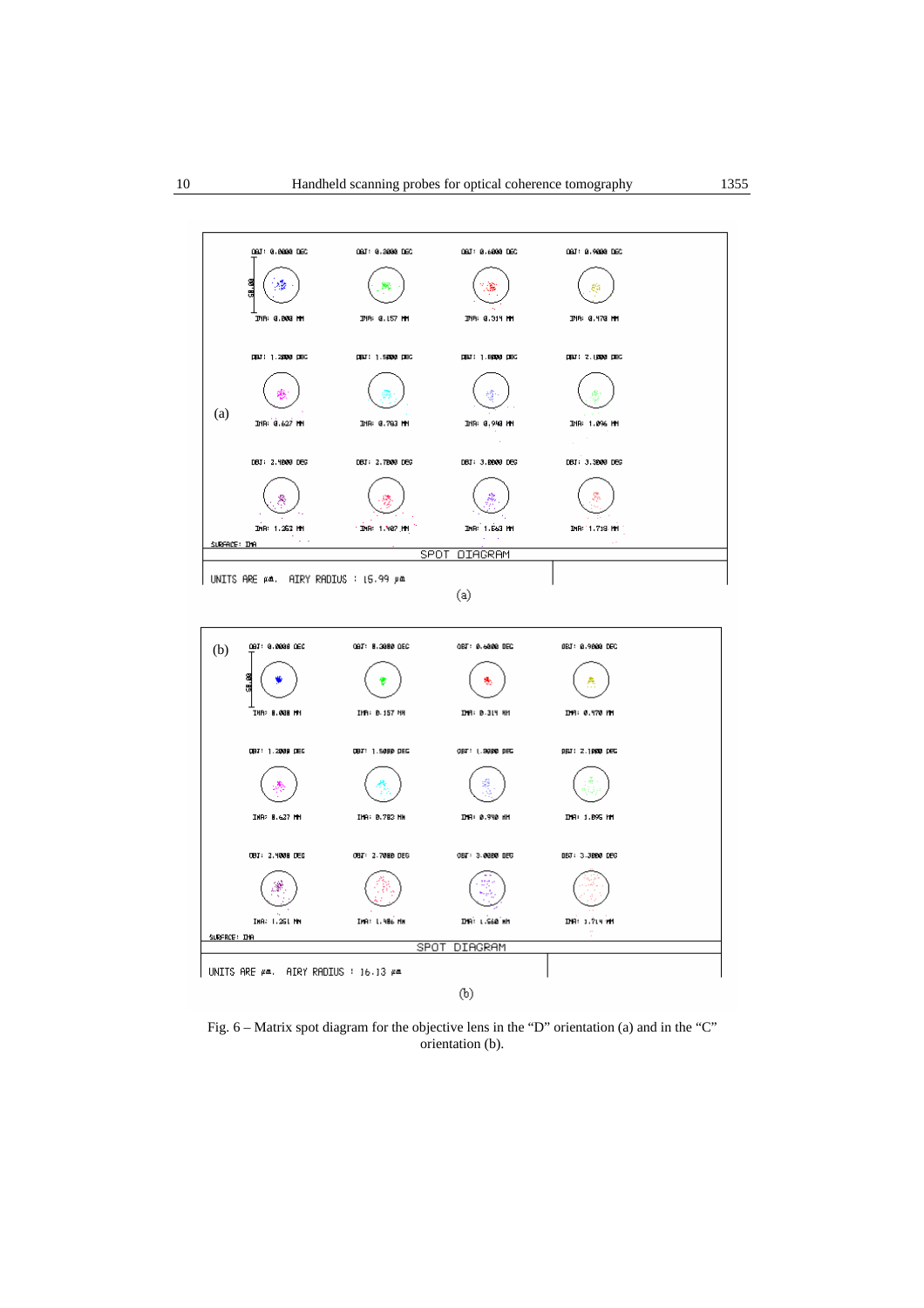# **5. TESTING OF THE OCT HANDHELD SCANNING PROBE**

OCT B-scan images/transversal depth sections obtained with the 1D GSbased handheld probe have been shown in [21] for larynx and vocal cords, as well as in [27] for metalloceramic dental prostheses.

Examples of OCT B-scans taken in our lab with a variant of the probe are shown in Fig. 7 for a plastic card and for paper, as well as for a finger and for a tooth of a healthy volunteer in the group. The anatomic elements of the structure of the skin can be observed (Fig. 7c). The OCT B-scan of a human tooth allows to observe the structure of enamel and dentin (Fig. 7d). The cracks inside the dentin appear as a consequence of an unhealthy habit (bruxism) and could lead to fracture of big pieces of dentin and enamel. If those cracks could be spotted earlier, a specific occlusion treatment would be recommended. Here the OCT technique proves to be a useful non-invasive tool for identify those fractures.



Fig. 7 – Test of the handheld scanning probe for OCT B-scans of: a) an infrared viewing card showing its successive layers; b) 1 mm thick paper; c) a finger; d) a tooth. All the images were obtained with the handheld scanning probe coupled with the SS-OCT system built in-house.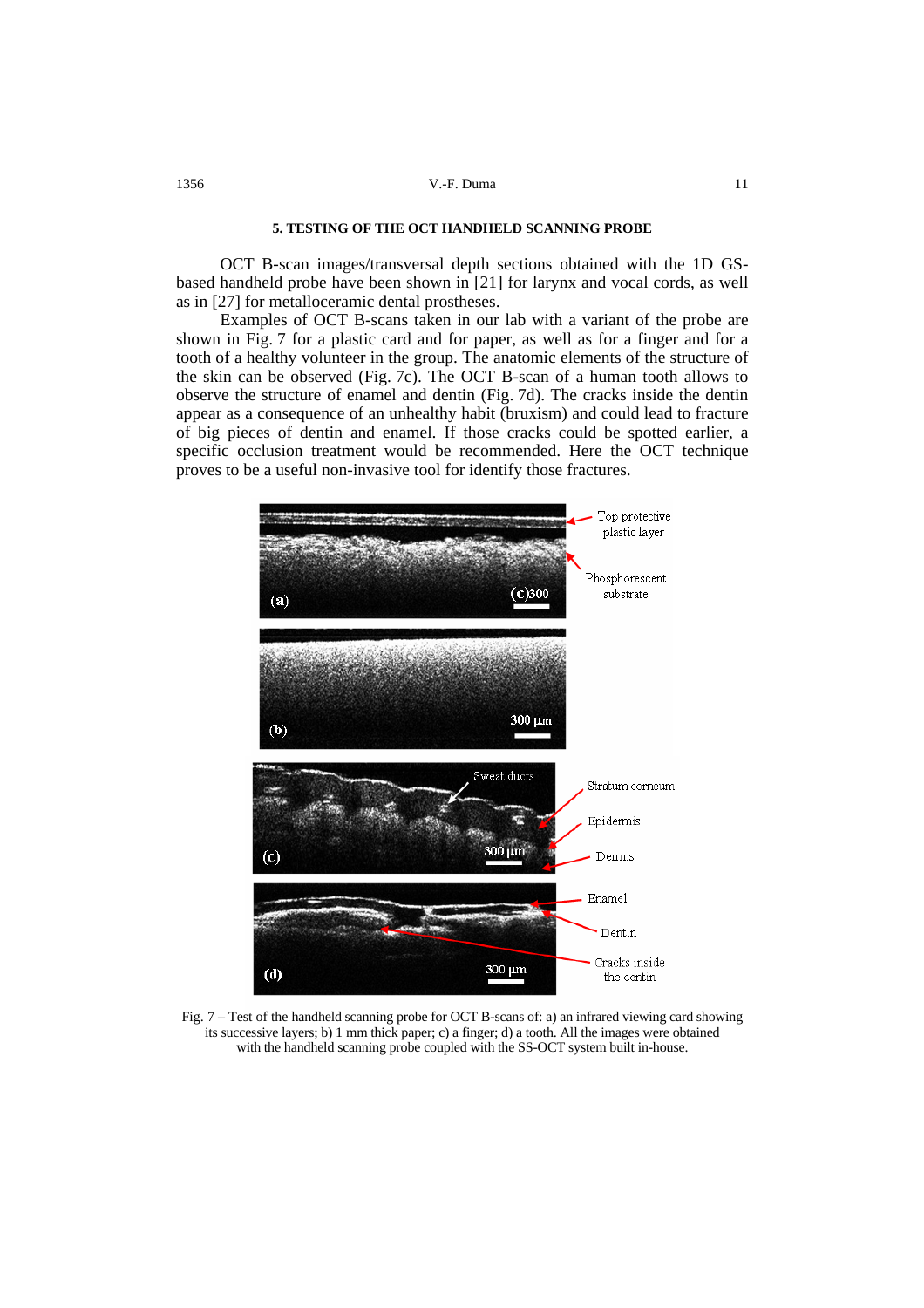#### **6. CONCLUSIONS**

We presented two configurations of 1D GS-based handheld probes for OCT: the first one has been built almost entirely from off-the-shelf components, in order to be made in the lab with a minimum of time and effort, including for educational purposes. The second configuration is an optimized, ergonomic one.

We show in this paper the testing of one of the variants, with the remark that it has been utilized already for ENT investigations at the Northwick Park Hospital (part of London North West Healthcare NHS Trust, London, UK) [21], while another variant of the same probe is being used for dental medicine at the Victor Babes Medicine and Pharmacy University of Timisoara [27]. Here we reported the SS-OCT engine but a variety of SD- and SS-OCT high speed acquisition and display systems have been successfully used with variants of the handheld probe in our groups.

Future work we intend to carry out includes the use of such probes in Non-Destructive Testing (NDT) applications, as we have recently demonstrated in this area that OCT can successfully replace the established but more costly and time consuming method of, Scanning Electron Microscopy (SEM) in the analysis of metallic fractures [36]. Other directions of work include the optimization of the control structure of GSs for an increased precision and speed, while the development of handheld probes with 2D GSs is on-going [24], in order to take advantage of the recently demonstrated master-slave interferometry (MSI) technique [37].

*Acknowledgements*. This study is supported by a Partnership Grant of the Romanian National Authority for Scientific Research, CNDI–UEFISCDI project number PN-II-PT-PCCA-2011-3.2-1682 (http://3om-group-optomechatronics.ro/). C. Sinescu also acknowledges the partial support of the TE 101/2010 CNDI-UEFISCDI grant. A. Gh. Podoleanu acknowledges the support of ERC  $7<sup>th</sup>$ Framework Programme, Advanced Grant 'COGATIMABIO'249889, of the NIHR Biomedical Research Centre at Moorfields Eye Hospital NHS Foundation Trust, and of the UCL Institute of Ophthalmology.

#### REFERENCES

- 1. D. Huang, E.A. Swanson, C.P. Lin, J.S. Schuman, W.G. Stinson, W. Chang, M.R. Hee, T. Flotte, K. Gregory, C.A. Puliafito, J.G. Fujimoto, Science **254**, *5035*, 1178–1181 (1991).
- 2. W. Drexler, J.G. Fujimoto, Progress in Retinal and Eye Research **27**, *1*, 45–88 (2008).
- 3. A. Gh. Podoleanu, J. of Microscopy, **247**, 209–219 (2012).
- 4. S. Ortiz, P. Pérez-Merino, S. Durán, M. Velasco-Ocana, J. Birkenfeld, A. de Castro, I. Jiménez-Alfaro, S. Marcos, Biomed. Opt. Express **4**, 387–396 (2013).
- 5. K.-S. Lee, H. Zhao, S.F. Ibrahim, N. Meemon, L. Khoudeir, J.P. Rolland, J. of Biomed. Opt. **17**, *12*, 126006 (2012).
- 6. F. Feldchtein, V. Gelikonov, R. Iksanov, G. Gelikonov, R. Kuranov, A. Sergeev, N. Gladkova, M. Ourutina, D. Reitze, J. Warren, Opt. Express **3**, 239–250 (1998).